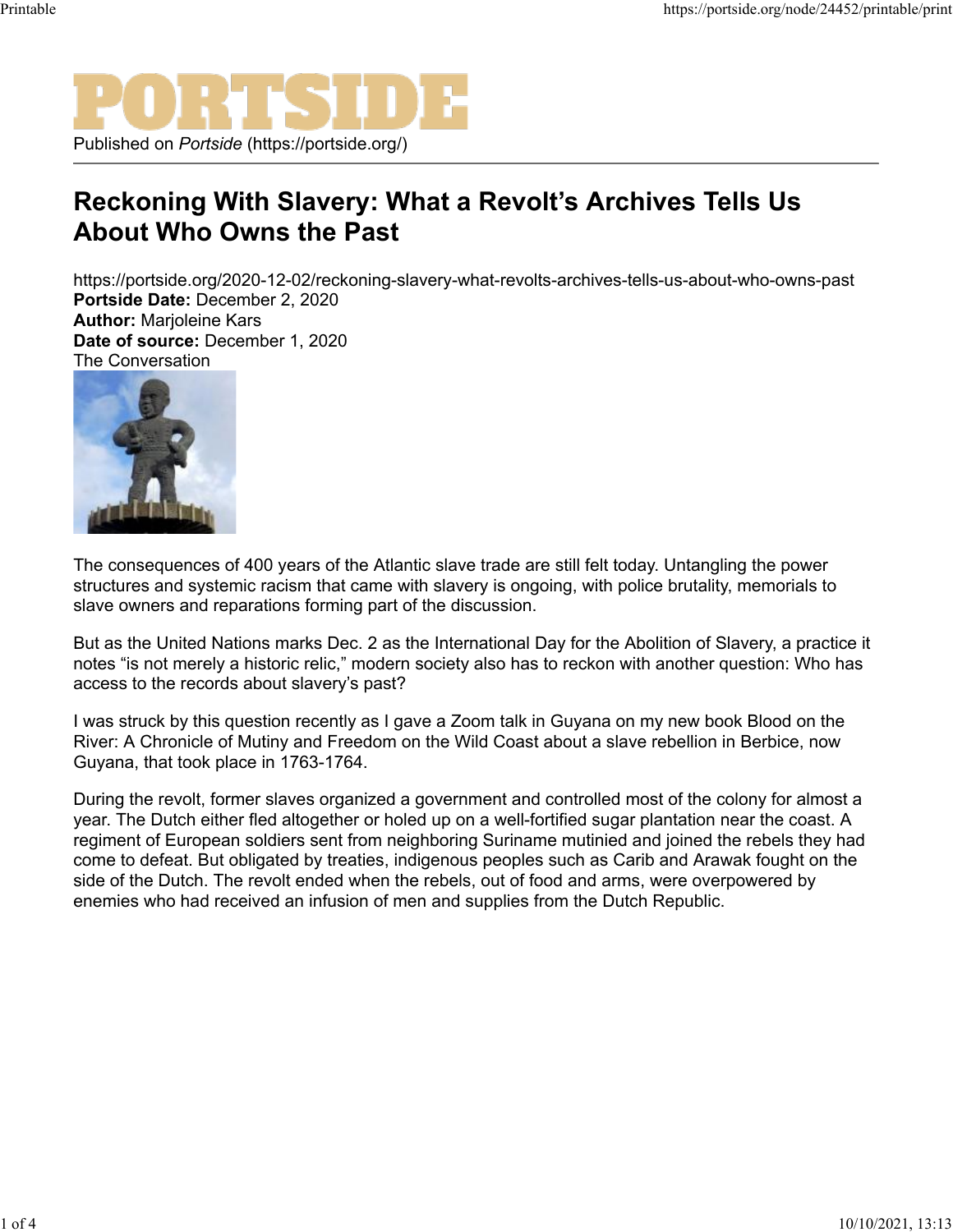

1742 map of Berbice River with plantations.

The uprising, unusual among Atlantic slave rebellions for its length, size and near success, is barely known outside Guyana. But even African-descended Guyanese, it turns out, know less than they would like. Almost 13,000 people, intrigued by new information about a foundational chapter in their history, had tuned in to watch my presentation on Facebook and Zoom.

## **A rare cache**

First colonized in 1627 to trade with Amerindians, Berbice passed into the hands of an investment company 100 years later that exploited the colony, which was growing coffee, cacao and sugar

Berbice became British Guyana in the early 19th century and gained independence as the Englishspeaking Cooperative Republic of Guyana in 1966. Modern-day Guyanese view the slave rebellion as the origin of their republican inclinations.

Yet, all of the records related to the rebellion – in fact, most of the country's historical records – are in archives in London and The Hague.

The sources for the uprising are extensive. There are the usual colonial records, such as the colonial governor's daily journal, letters from officials and merchants and military reports. They are tainted by self-interest, Euro-centrism and racism.

More rare in the history of Atlantic slavery are letters sent by rebel leader Kofi to his Dutch counterpart. An African from the Gold Coast who had been forcibly taken to Berbice as a child, Kofi sought to end the military conflict through diplomacy.

And then there are the extraordinary testimonies of 900 suspected rebels and bystanders. They were taken as part of the Dutch kangaroo court to investigate guilt in the rebellion and condemn people to the rack, the pyre and the gallows.

These records, too, are problematic. The people on the stand feared for their lives. A Dutch clerk translated their answers from Creole into Dutch, summarized them, and put them in the third person. Using them requires, like most historical records, great care.

Still, the testimonies represent the voices of African-Guyanese ancestors. But the manuscripts have lain in the Dutch National Archives since the 19th century. They are in standard Dutch rather than the Creole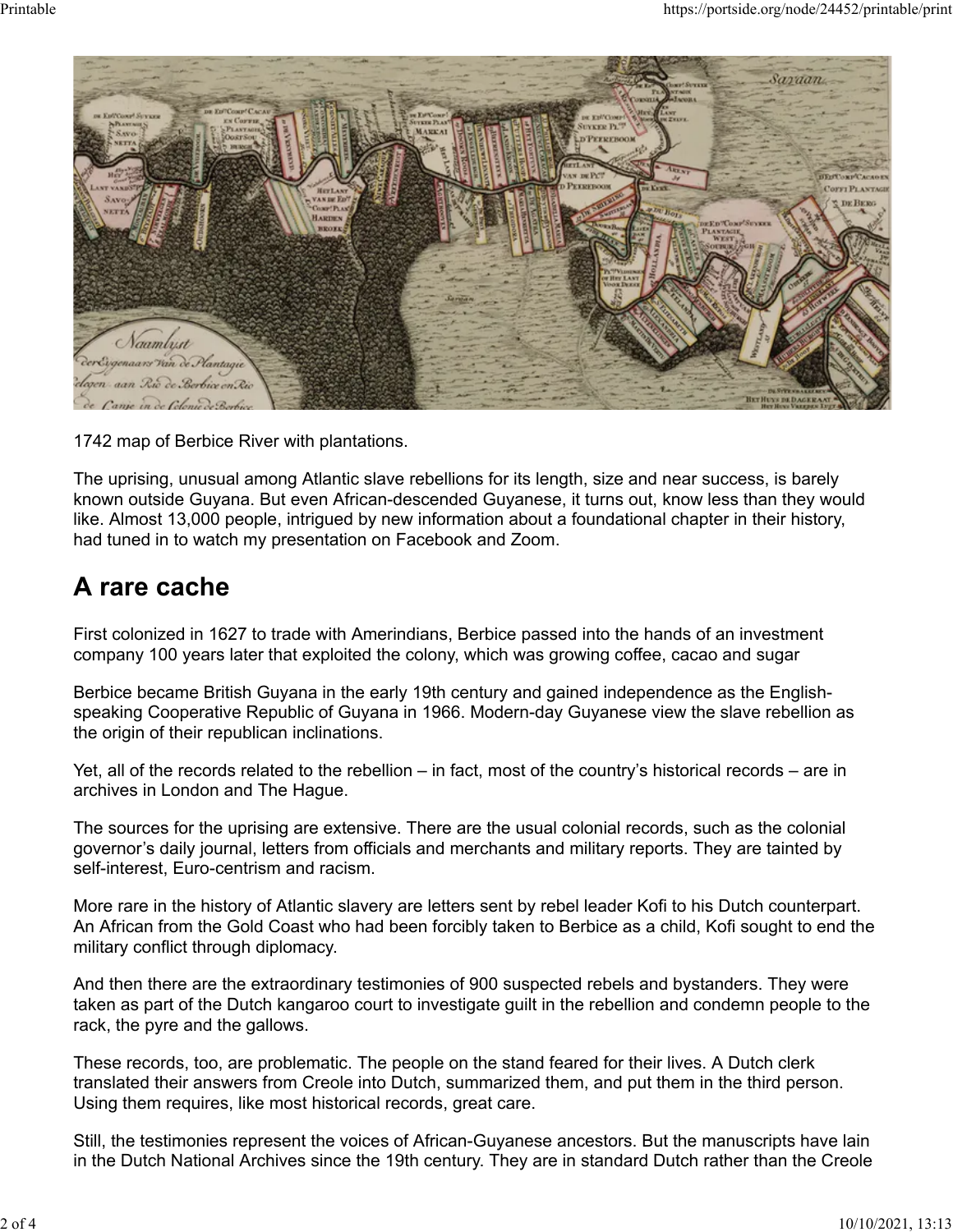language of Dutch Berbice likely more prevalent among the enslaved population at the time, and their existence was heretofore unknown in Guyana.

[*You're smart and curious about the world. So are The Conversation's authors and editors.* You can read us daily by subscribing to our newsletter.]

## **Dodging rebellion**

The copious records reveal not only the political course of the rebellion but how people felt about it. Many young men joined enthusiastically. Older people and Creoles (people born in the colony) had more to lose in terms of family and meager possessions and were more reluctant.

To remain on the sidelines, they lived quietly on their plantations, dodging anyone, whether Europeans, rebels or Amerindians, or by hiding in the savanna or rainforest until the coast was clear. They were motivated by a desire not only to survive but also to remain masterless and ungoverned.

| the Soll attracts and hall                                                                                                                                                                                                                                                                                                                                                                                                                                                                            | or or in 18 - a 10 in This is on miles<br>his short think on the most                  |
|-------------------------------------------------------------------------------------------------------------------------------------------------------------------------------------------------------------------------------------------------------------------------------------------------------------------------------------------------------------------------------------------------------------------------------------------------------------------------------------------------------|----------------------------------------------------------------------------------------|
| Contact and Marie Share<br>$\frac{1}{2} \left( \frac{1}{2} \right) \left( \frac{1}{2} \right) \left( \frac{1}{2} \right) \left( \frac{1}{2} \right) \left( \frac{1}{2} \right) \left( \frac{1}{2} \right) \left( \frac{1}{2} \right) \left( \frac{1}{2} \right) \left( \frac{1}{2} \right) \left( \frac{1}{2} \right) \left( \frac{1}{2} \right) \left( \frac{1}{2} \right) \left( \frac{1}{2} \right) \left( \frac{1}{2} \right) \left( \frac{1}{2} \right) \left( \frac{1}{2} \right) \left( \frac$ | the defend incidence !                                                                 |
| an Milleria Carrier                                                                                                                                                                                                                                                                                                                                                                                                                                                                                   |                                                                                        |
| the decision of the same way.                                                                                                                                                                                                                                                                                                                                                                                                                                                                         | an Harden and<br>and distinct the state of a                                           |
| distribution of the Control Controller                                                                                                                                                                                                                                                                                                                                                                                                                                                                | Bridgeway<br>and a second of                                                           |
| a statement to the Californial                                                                                                                                                                                                                                                                                                                                                                                                                                                                        | a distribute shake made                                                                |
|                                                                                                                                                                                                                                                                                                                                                                                                                                                                                                       | and all the state of the country and the                                               |
| brat method and believe<br>the common and send that                                                                                                                                                                                                                                                                                                                                                                                                                                                   | an Michellen or beautifulned by                                                        |
| to destroy can determine a                                                                                                                                                                                                                                                                                                                                                                                                                                                                            | short-three effectives and online                                                      |
| <b>Montant All Corp</b><br>all charlong throughout and<br><b>COLLEGE</b>                                                                                                                                                                                                                                                                                                                                                                                                                              | the following being a state of business.                                               |
| in the lot you though the                                                                                                                                                                                                                                                                                                                                                                                                                                                                             |                                                                                        |
|                                                                                                                                                                                                                                                                                                                                                                                                                                                                                                       | with Jule in an immunological<br>Artistance Distribution of                            |
|                                                                                                                                                                                                                                                                                                                                                                                                                                                                                                       | Latinary school and the<br>of their diversity and the<br>of month of the local bank of |
| Castle middle Charles<br>She four debt of out of                                                                                                                                                                                                                                                                                                                                                                                                                                                      | Charles Miller                                                                         |
| <b>STATISTICS</b>                                                                                                                                                                                                                                                                                                                                                                                                                                                                                     | A 20 Mill Min Jackett, N. Age, An<br>show that will had getting the                    |
| the date, should final early<br>and the games                                                                                                                                                                                                                                                                                                                                                                                                                                                         | and the control of the problem of the property<br>California Call                      |
| an American Corp. Adds with the<br><b>LAND AT LONG OF</b><br>a chairmlean today                                                                                                                                                                                                                                                                                                                                                                                                                       | almost high age of strained                                                            |
| anger in the goods weight                                                                                                                                                                                                                                                                                                                                                                                                                                                                             | the print of the Posts and the Contract of<br>he was not have made and as              |
| printing of which per son that                                                                                                                                                                                                                                                                                                                                                                                                                                                                        | and the committee of the<br>Correlate Management Correlate                             |
| and articles of an internet life.                                                                                                                                                                                                                                                                                                                                                                                                                                                                     |                                                                                        |
| <b>All Dealers</b> Con-<br>an officially only the state of the state                                                                                                                                                                                                                                                                                                                                                                                                                                  | ando shan for<br>hand of a his winds                                                   |
| With the previous the difficulty                                                                                                                                                                                                                                                                                                                                                                                                                                                                      | and it the death is much on one.                                                       |
| with the service of at the sea                                                                                                                                                                                                                                                                                                                                                                                                                                                                        | Mary of Paul Delete man 2000<br><b>ANTIQUES ASSESSED</b>                               |
| And good fillows, digital company                                                                                                                                                                                                                                                                                                                                                                                                                                                                     | made adolphine.<br>mar Latin in                                                        |
| the little work at a                                                                                                                                                                                                                                                                                                                                                                                                                                                                                  | William James 11                                                                       |
|                                                                                                                                                                                                                                                                                                                                                                                                                                                                                                       | the suits                                                                              |
| has no triber they cannot had also think                                                                                                                                                                                                                                                                                                                                                                                                                                                              | his world's considered<br>Ale Room College                                             |
|                                                                                                                                                                                                                                                                                                                                                                                                                                                                                                       | the presencement on                                                                    |
| A plentiar averational Auto<br>discovery Made that manufacture<br>per character spink that the                                                                                                                                                                                                                                                                                                                                                                                                        | and deal of him said a<br>President of Scotlands, of Scriver                           |
| And the Scholars - A<br>here, automobility state                                                                                                                                                                                                                                                                                                                                                                                                                                                      | the child political in Child called                                                    |
| CATAN Harbourn<br>add with the Sherington and the                                                                                                                                                                                                                                                                                                                                                                                                                                                     |                                                                                        |
| Stanley gale of the state<br>and this life stream that the<br><b>STATISTICS</b>                                                                                                                                                                                                                                                                                                                                                                                                                       | all no of form have<br>the lead and decline of the                                     |
| Incased Francis Scotting after                                                                                                                                                                                                                                                                                                                                                                                                                                                                        | The of an April and of a state<br>man for the condition                                |
| and it applicable to actually                                                                                                                                                                                                                                                                                                                                                                                                                                                                         | and the walker of the company<br>the structure of the collection                       |
| in the Call that the should be sured to                                                                                                                                                                                                                                                                                                                                                                                                                                                               | and the state of the first con-                                                        |
| of philadel Alexandra Harrison                                                                                                                                                                                                                                                                                                                                                                                                                                                                        | and they'd and the sea day of                                                          |
| Andreas Advance Court of the                                                                                                                                                                                                                                                                                                                                                                                                                                                                          | director of families of<br>Charles College of Photographical                           |
| data that provide and war a                                                                                                                                                                                                                                                                                                                                                                                                                                                                           | ANCORPORATION AND INCOME.                                                              |
| Strake Committee                                                                                                                                                                                                                                                                                                                                                                                                                                                                                      | and all of the Tot spinter for-                                                        |
| and the more about well.<br>diverse get out that all<br>Partners with and on the lot                                                                                                                                                                                                                                                                                                                                                                                                                  | All State of American policings.                                                       |
| $\frac{1}{2\sqrt{2}}\frac{1}{2\sqrt{2}}\frac{1}{2\sqrt{2}}\frac{1}{2\sqrt{2}}\frac{1}{2\sqrt{2}}\frac{1}{2\sqrt{2}}\frac{1}{2\sqrt{2}}\frac{1}{2\sqrt{2}}\frac{1}{2\sqrt{2}}\frac{1}{2\sqrt{2}}\frac{1}{2\sqrt{2}}\frac{1}{2\sqrt{2}}\frac{1}{2\sqrt{2}}\frac{1}{2\sqrt{2}}\frac{1}{2\sqrt{2}}\frac{1}{2\sqrt{2}}\frac{1}{2\sqrt{2}}\frac{1}{2\sqrt{2}}\frac{1}{2\sqrt{2}}\frac{1}{2\sqrt{2}}$<br>all off garden to 1                                                                                 | all property con-                                                                      |
|                                                                                                                                                                                                                                                                                                                                                                                                                                                                                                       |                                                                                        |
|                                                                                                                                                                                                                                                                                                                                                                                                                                                                                                       |                                                                                        |
|                                                                                                                                                                                                                                                                                                                                                                                                                                                                                                       |                                                                                        |
|                                                                                                                                                                                                                                                                                                                                                                                                                                                                                                       |                                                                                        |
|                                                                                                                                                                                                                                                                                                                                                                                                                                                                                                       |                                                                                        |

Page from investigation into Berbice revolt. National Archives of the Netherlands

In his letters to the Dutch, Kofi proposed dividing the colony in two. It seems likely that he intended to keep several sugar plantations in production, perhaps with forced labor, in order to participate in the world market. Some 30 years later, Haitian revolutionary Toussaint L'Ouverture, too, would force selfemancipated Haitians to work in the cane fields for similar reasons. Many ordinary Guyanese were not up for this.

Many revolt narratives would have us believe that people are eager to rebel, sharing a common vision of freedom. This is not always the case. It was not in the American Revolution, nor was it in Berbice.

## **An act of emancipation**

At my Zoom lecture on Nov. 24, listeners asked many questions. But they were particularly interested in the court testimonies.

Why, some asked in the chat, were these records still housed in the National Archives in The Hague? Shouldn't they have been gifted back, or better yet, transcribed and translated? That way, African-Guyanase would be able to interpret the records for themselves and tell their own stories.

As it happens, the Dutch National Archives recently put all of Berbice's records online – but that does not solve the language problem. I was able to put my Guyanese host in touch with a staff member at the National Archives who seemed receptive to the idea of publishing a translation of the investigations in English.

Reckoning with slavery requires having access to the records of the past. After all, writing one's own history, too, is an act of emancipation.